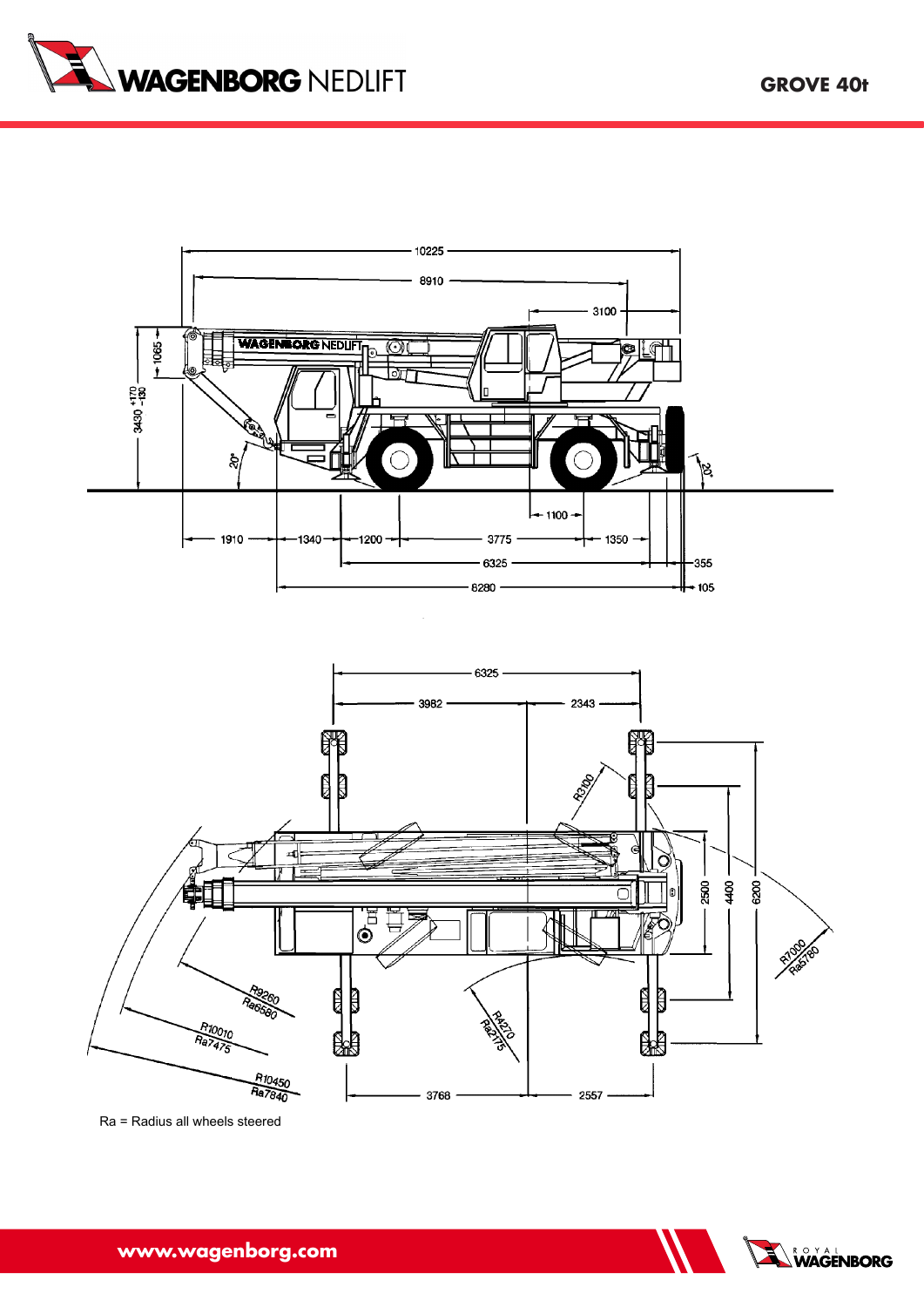





**www.wagenborg.com www.wagenborg.com**

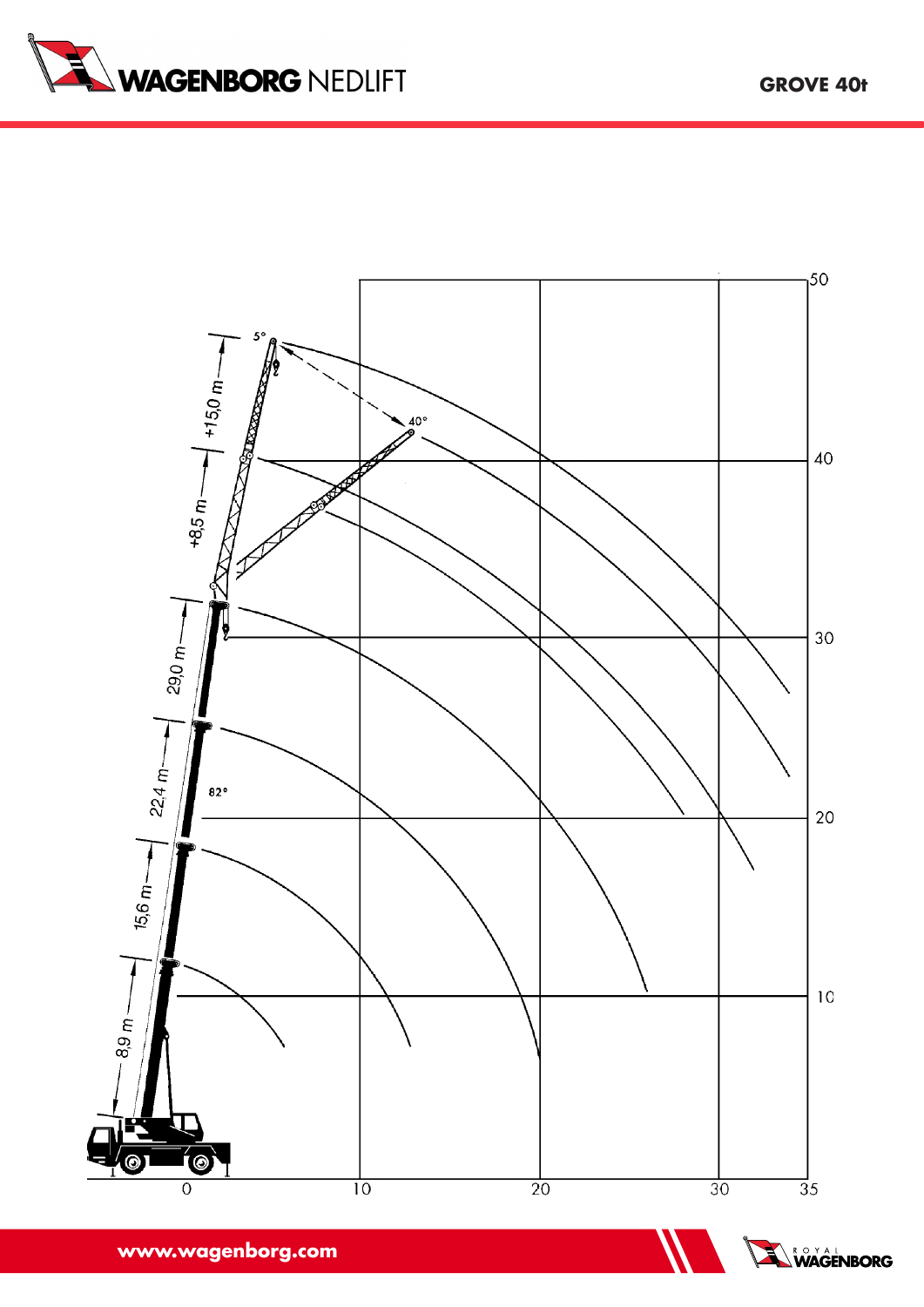

| 8,9-29m<br>6t<br>6,2x6,3m |      |      |                |                |      |                |            |                          |  |
|---------------------------|------|------|----------------|----------------|------|----------------|------------|--------------------------|--|
| {℡                        | 8,9  | 12,3 | 15,6           | 19             | 22,4 | 25,7           | 29         | $\overline{\phantom{a}}$ |  |
| 3                         |      | 25   | 20             | 13             | 13   |                |            | $\mathfrak{S}$           |  |
| $\overline{\mathbf{4}}$   | 25,5 | 23,5 | 20             | 13             | 13   | 10,5           |            | $\overline{4}$           |  |
| $\overline{5}$            | 20,5 | 20   | 17,8           | 13             | 13   | 10,5           | 8          | $\mathbf 5$              |  |
| $\,6$                     | 16,6 | 16,3 | 15,7           | 13             | 12,5 | 10,5           | $\bf 8$    | $\,6$                    |  |
| $\overline{7}$            |      | 13,2 | 13             | 12,7           | 11,5 | 9,9            | 7,8        | $\boldsymbol{7}$         |  |
| $\bf 8$                   |      | 11,2 | 10,2           | 10,6           | 10,4 | 9,2            | 7,6        | $\bf 8$                  |  |
| 9                         |      | 9,2  | 8,3            | 8,8            | 8,9  | 8,5            | 7,4        | $\boldsymbol{9}$         |  |
| 10                        |      | 7,8  | $\overline{7}$ | 8,1            | 7,4  | 7,6            | 7,1        | 10                       |  |
| 11                        |      |      | 6,4            | $\overline{7}$ | 6,4  | 6,5            | 6,6        | 11                       |  |
| 12                        |      |      | $\,6\,$        | 6,1            | 5,7  | 5,6            | 5,7        | 12                       |  |
| 13                        |      |      | 5,3            | 5,4            | 5,3  | 4,9            | $\sqrt{5}$ | 13                       |  |
| 14                        |      |      |                | 4,8            | 4,8  | 4,3            | 4,5        | 14                       |  |
| 15                        |      |      |                | 4,3            | 4,3  | 3,8            | 3,9        | 15                       |  |
| 16                        |      |      |                | 3,8            | 3,9  | 3,4            | 3,5        | 16                       |  |
| 18                        |      |      |                |                | 3,2  | 2,7            | 2,8        | 18                       |  |
| 20                        |      |      |                |                | 2,7  | 2,4            | 2,3        | 20                       |  |
| 22                        |      |      |                |                |      | $\overline{2}$ | 1,8        | 22                       |  |
| 24                        |      |      |                |                |      |                | 1,5        | 24                       |  |
| 26                        |      |      |                |                |      |                | 1,2        | 26                       |  |

**www.wagenborg.com**



\* over rear